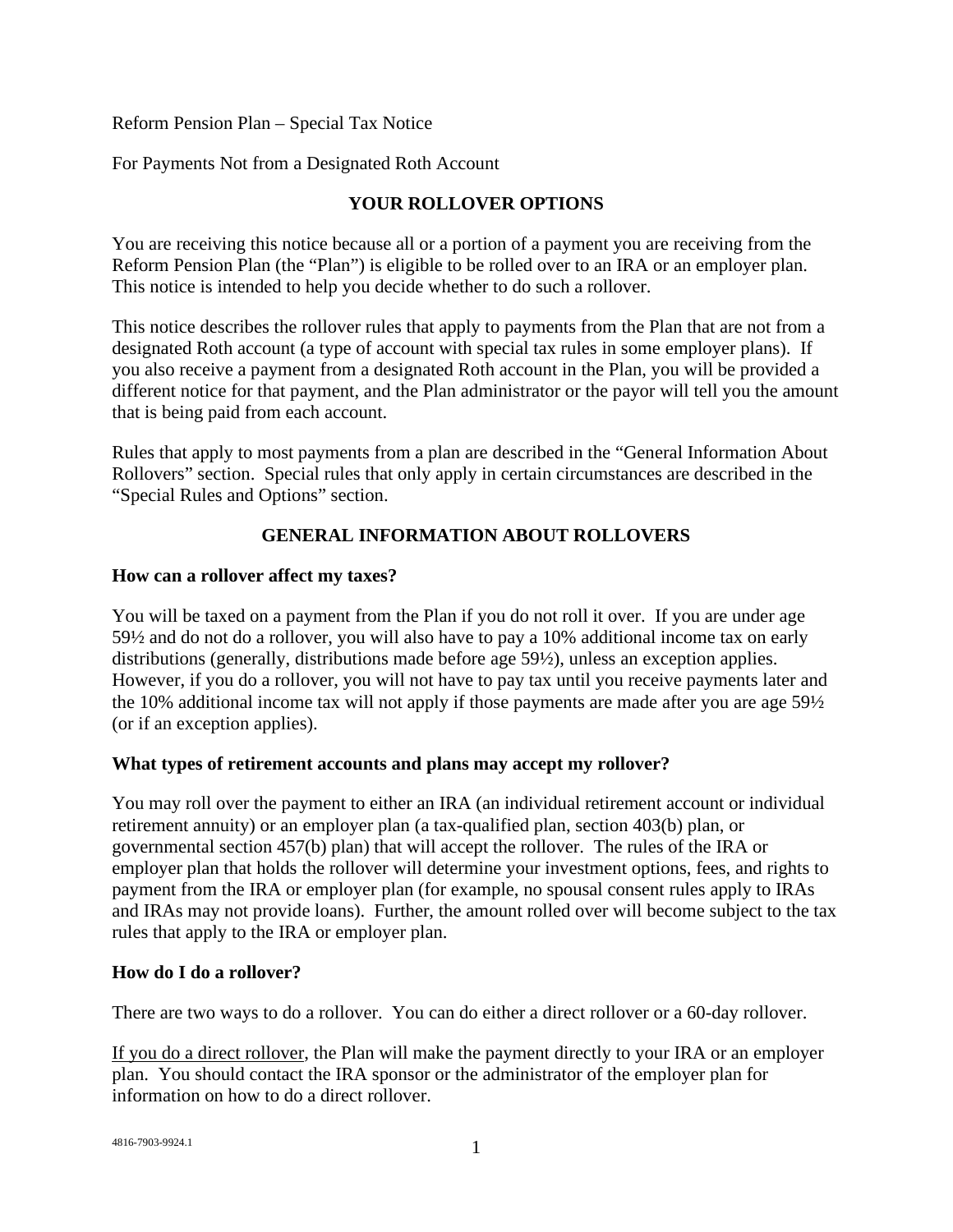If you do not do a direct rollover, you may still do a rollover by making a deposit into an IRA or eligible employer plan that will accept it. Generally, you will have 60 days after you receive the payment to make the deposit. If you do not do a direct rollover, the Plan is required to withhold 20% of the payment for federal income taxes (up to the amount of cash and property received other than employer stock). This means that, in order to roll over the entire payment in a 60-day rollover, you must use other funds to make up for the 20% withheld. If you do not roll over the entire amount of the payment, the portion not rolled over will be taxed and will be subject to the 10% additional income tax on early distributions if you are under age 59½ (unless an exception applies).

**How much may I roll over?** If you wish to do a rollover, you may roll over all or part of the amount eligible for rollover. Any payment from the Plan is eligible for rollover, except:

- Certain payments spread over a period of at least 10 years or over your life or life expectancy (or the lives or joint life expectancy of you and your beneficiary);
- Required minimum distributions after age 70½ (if you were born before July 1, 1949) or age 72 (if you were born after June 30, 1949) or after death;
- Hardship distributions;
- ESOP dividends;
- Corrective distributions of contributions that exceed tax law limitations;
- Loans treated as deemed distributions (for example, loans in default due to missed payments before your employment ends);
- Cost of life insurance paid by the Plan;
- Payments of certain automatic enrollment contributions requested to be withdrawn within 90 days of the first contribution; and
- Amounts treated as distributed because of a prohibited allocation of S corporation stock under an ESOP (also, there will generally be adverse tax consequences if you roll over a distribution of S corporation stock to an IRA).

The Plan administrator or the payor can tell you what portion of a payment is eligible for rollover.

## **If I don't do a rollover, will I have to pay the 10% additional income tax on early distributions?**

If you are under age 59½, you will have to pay the 10% additional income tax on early distributions for any payment from the Plan (including amounts withheld for income tax) that you do not roll over, unless one of the exceptions listed below applies. This tax applies to the part of the distribution that you must include in income and is in addition to the regular income tax on the payment not rolled over.

 $4816-7903-9924.1$  2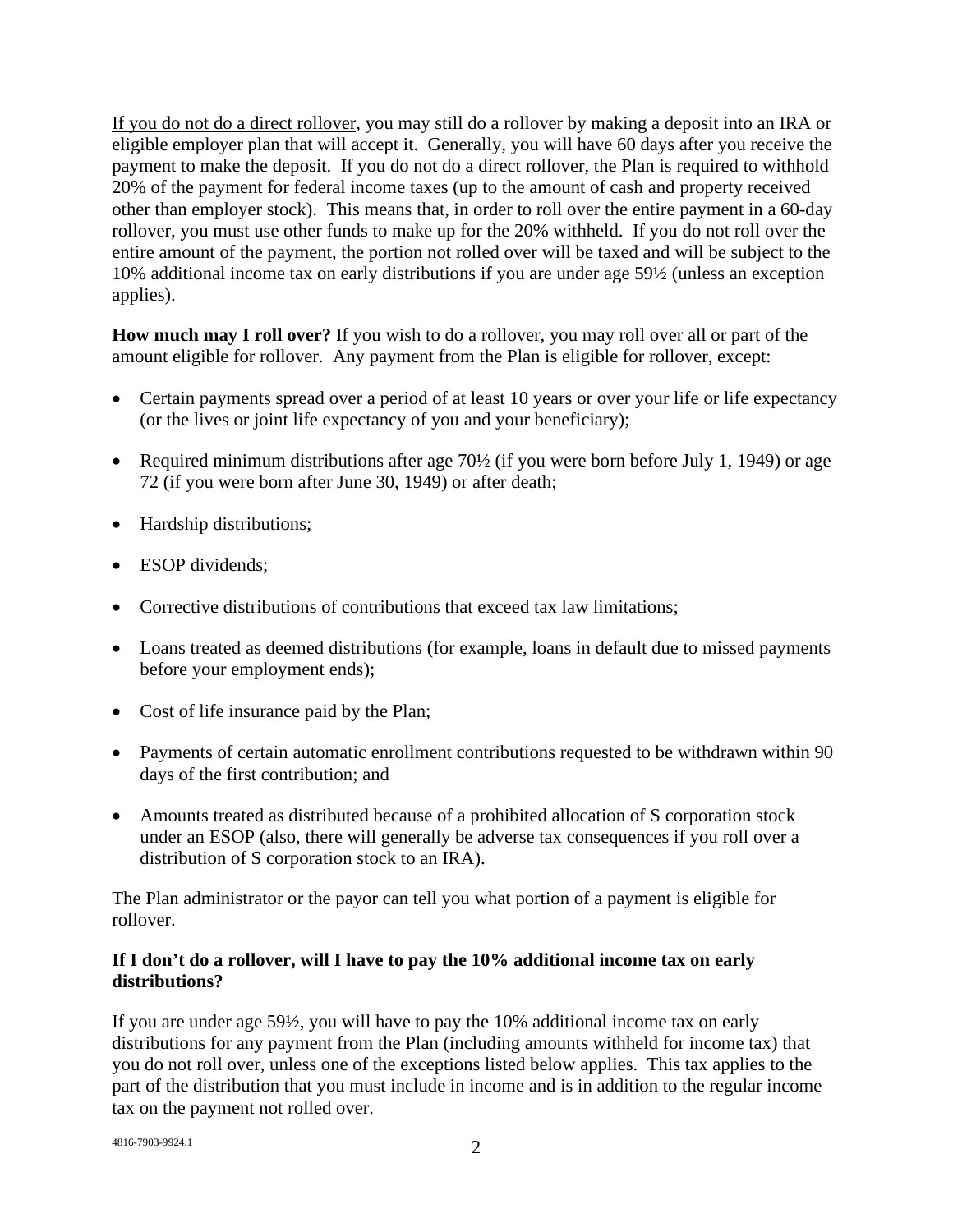The 10% additional income tax does not apply to the following payments from the Plan:

- Payments made after you separate from service if you will be at least age 55 in the year of the separation;
- Payments that start after you separate from service if paid at least annually in equal or close to equal amounts over your life or life expectancy (or the lives or joint life expectancy of you and your beneficiary);
- Payments from a governmental plan made after you separate from service if you are a qualified public safety employee and you will be at least age 50 in the year of the separation;
- Payments of up to \$5,000 made to you from a defined contribution plan within one year after the birth or adoption of a child
- Payments made due to disability;
- Payments after your death;
- Payments of ESOP dividends;
- Corrective distributions of contributions that exceed tax law limitations:
- Cost of life insurance paid by the Plan;
- Payments made directly to the government to satisfy a federal tax levy;
- Payments made under a qualified domestic relations order (QDRO);
- Payments up to the amount of your deductible medical expenses (without regard to whether you itemize deductions for the taxable year);
- Certain payments made while you are on active duty if you were a member of a reserve component called to duty after September 11, 2001 for more than 179 days;
- Payments of certain automatic enrollment contributions requested to be withdrawn within 90 days of the first contribution;
- Payments for certain distributions relating to certain federally declared disasters; and
- Phased retirement payments made to federal employees.

### **If I do a rollover to an IRA, will the 10% additional income tax apply to early distributions from the IRA?**

If you receive a payment from an IRA when you are under age 59½, you will have to pay the 10% additional income tax on early distributions on the part of the distribution that you must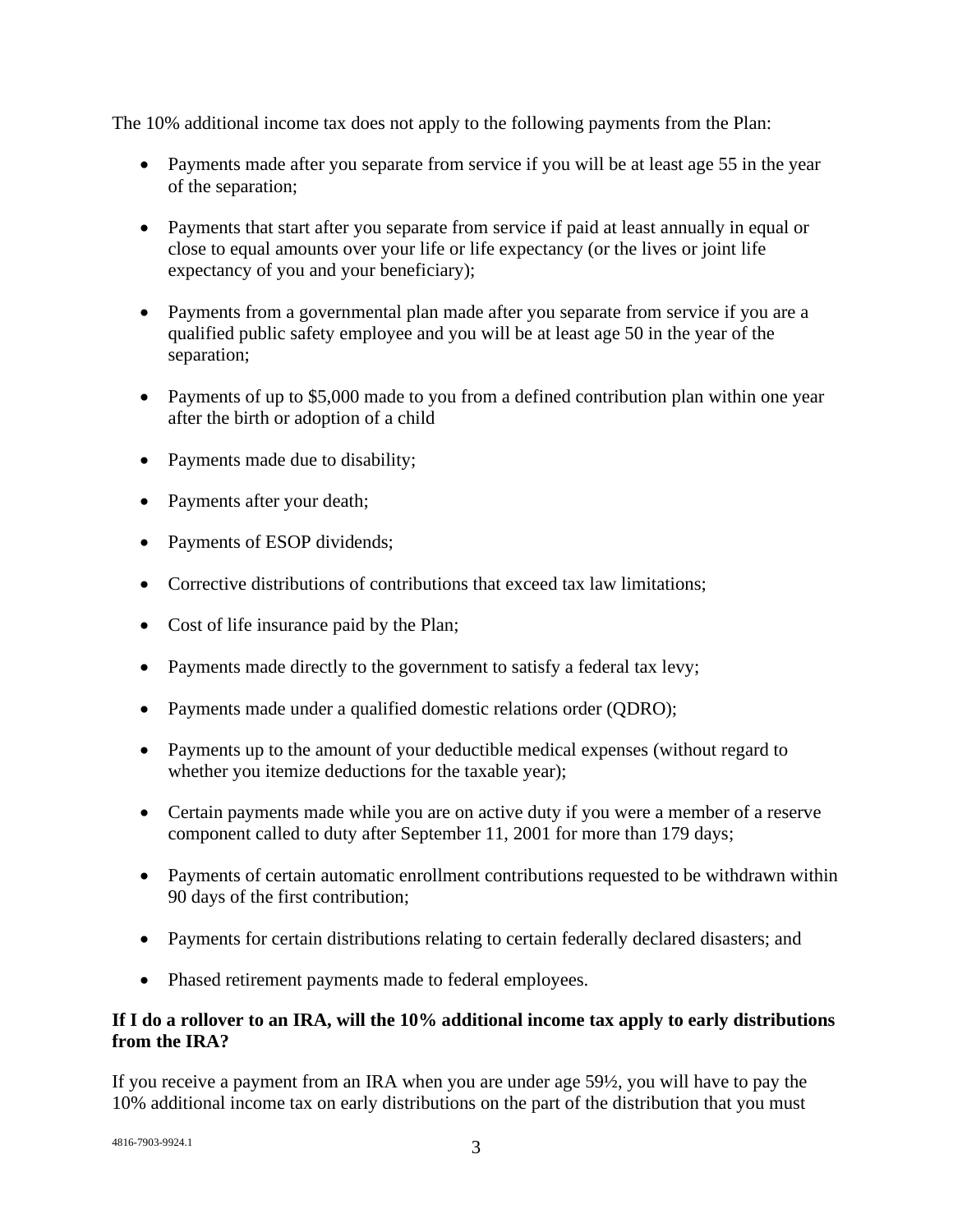include in income, unless an exception applies. In general, the exceptions to the 10% additional income tax for early distributions from an IRA are the same as the exceptions listed above for early distributions from a plan. However, there are a few differences for payments from an IRA, including:

- The exception for payments made after you separate from service if you will be at least age 55 in the year of the separation (or age 50 for qualified public safety employees) does not apply.
- The exception for qualified domestic relations orders (QDROs) does not apply (although a special rule applies under which, as part of a divorce or separation agreement, a tax-free transfer may be made directly to an IRA of a spouse or former spouse).
- The exception for payments made at least annually in equal or close to equal amounts over a specified period applies without regard to whether you have had a separation from service.
- There are additional exceptions for (1) payments for qualified higher education expenses, (2) payments up to \$10,000 used in a qualified first time home purchase, and (3) payments for health insurance premiums after you have received unemployment compensation for 12 consecutive weeks (or would have been eligible to receive unemployment compensation but for self-employed status).

## **Will I owe State income taxes?**

This notice does not describe any State or local income tax rules (including withholding rules).

## **SPECIAL RULES AND OPTIONS**

### **If your payment includes after-tax contributions**

After-tax contributions included in a payment are not taxed. If a payment is only part of your benefit, an allocable portion of your after-tax contributions is included in the payment, so you cannot take a payment of only after-tax contributions. However, if you have pre-1987 after-tax contributions maintained in a separate account, a special rule may apply to determine whether the after-tax contributions are included in a payment. In addition, special rules apply when you do a rollover, as described below.

You may roll over to an IRA a payment that includes after-tax contributions through either a direct rollover or a 60-day rollover. You must keep track of the aggregate amount of the aftertax contributions in all of your IRAs (in order to determine your taxable income for later payments from the IRAs). If you do a direct rollover of only a portion of the amount paid from the Plan and at the same time the rest is paid to you, the portion directly rolled over consists first of the amount that would be taxable if not rolled over. For example, assume you are receiving a distribution of \$12,000, of which \$2,000 is after-tax contributions. In this case, if you directly roll over \$10,000 to an IRA that is not a Roth IRA, no amount is taxable because the \$2,000 amount not directly rolled over is treated as being after-tax contributions. If you do a direct rollover of the entire amount paid from the Plan to two or more destinations at the same time, you can choose which destination receives the after-tax contributions.

 $4816-7903-9924.1$   $4$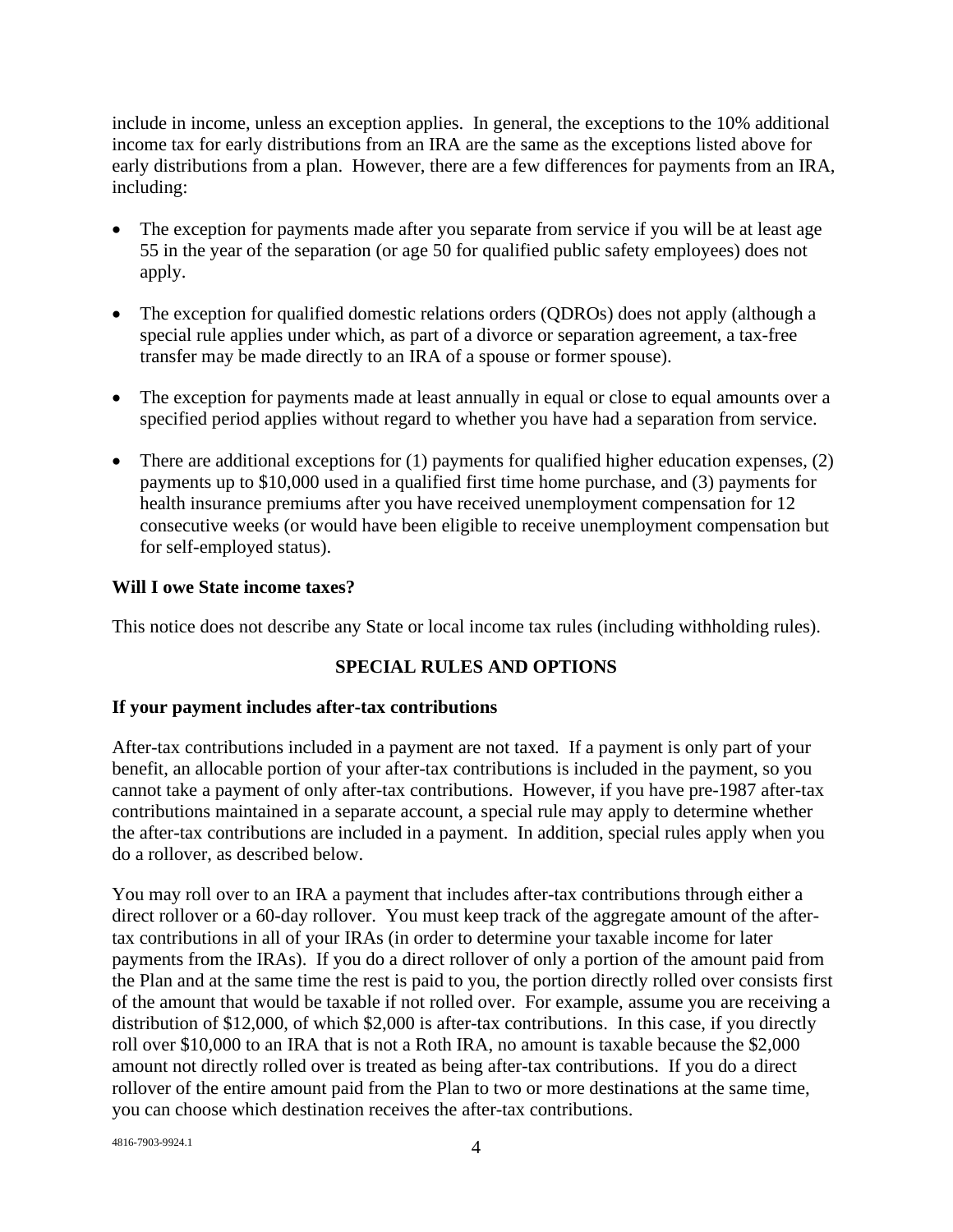If you do a 60-day rollover to an IRA of only a portion of a payment made to you, the after-tax contributions are treated as rolled over last. For example, assume you are receiving a distribution of \$12,000, of which \$2,000 is after-tax contributions, and no part of the distribution is directly rolled over.

In this case, if you roll over \$10,000 to an IRA that is not a Roth IRA in a 60-day rollover, no amount is taxable because the \$2,000 amount not rolled over is treated as being after-tax contributions.

You may roll over to an employer plan all of a payment that includes after-tax contributions, but only through a direct rollover (and only if the receiving plan separately accounts for after-tax contributions and is not a governmental section 457(b) plan). You can do a 60-day rollover to an employer plan of part of a payment that includes after-tax contributions, but only up to the amount of the payment that would be taxable if not rolled over.

## **If you miss the 60-day rollover deadline**

Generally, the 60-day rollover deadline cannot be extended. However, the IRS has the limited authority to waive the deadline under certain extraordinary circumstances, such as when external events prevented you from completing the rollover by the 60-day rollover deadline. Under certain circumstances, you may claim eligibility for a waiver of the 60-day rollover deadline by making a written self-certification. Otherwise, to apply for a waiver from the IRS, you must file a private letter ruling request with the IRS. Private letter ruling requests require the payment of a nonrefundable user fee. For more information, see IRS Publication 590-A, *Contributions to Individual Retirement Arrangements (IRAs)*.

## **If your payment includes employer stock that you do not roll over**

If you do not do a rollover, you can apply a special rule to payments of employer stock (or other employer securities) that are either attributable to after-tax contributions or paid in a lump sum after separation from service (or after age 59½, disability, or the participant's death). Under the special rule, the net unrealized appreciation on the stock will not be taxed when distributed from the Plan and will be taxed at capital gain rates when you sell the stock. Net unrealized appreciation is generally the increase in the value of employer stock after it was acquired by the Plan. If you do a rollover for a payment that includes employer stock (for example, by selling the stock and rolling over the proceeds within 60 days of the payment), the special rule relating to the distributed employer stock will not apply to any subsequent payments from the IRA or employer plan. The Plan administrator can tell you the amount of any net unrealized appreciation.

## **If you have an outstanding loan that is being offset**

If you have an outstanding loan from the Plan, your Plan benefit may be offset by the outstanding amount of the loan, typically when your employment ends. The offset amount is treated as a distribution to you at the time of the offset. Generally, you may roll over all or any portion of the offset amount. Any offset amount that is not rolled over will be taxed (including the 10% additional income tax on early distributions, unless an exception applies). You may roll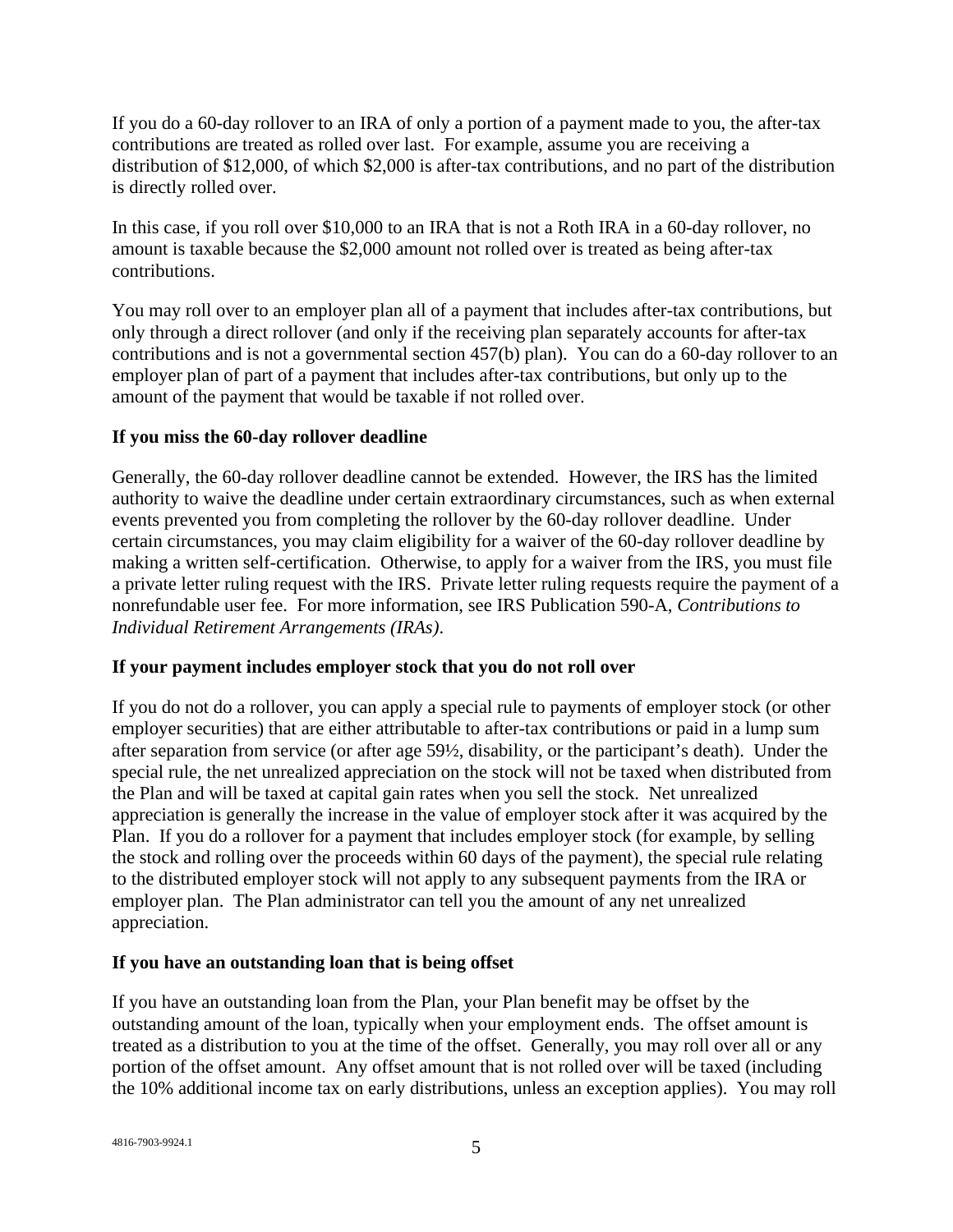over offset amounts to an IRA or an employer plan (if the terms of the employer plan permit the plan to receive plan loan offset rollovers).

How long you have to complete the rollover depends on what kind of plan loan offset you have. If you have a qualified plan loan offset, you will have until your tax return due date (including extensions) for the tax year during which the offset occurs to complete your rollover. A qualified plan loan offset occurs when a plan loan in good standing is offset because your employer plan terminates, or because you sever from employment. If your plan loan offset occurs for any other reason, then you have 60 days from the date the offset occurs to complete your rollover.

## **If you were born on or before January 1, 1936**

If you were born on or before January 1, 1936 and receive a lump sum distribution that you do not roll over, special rules for calculating the amount of the tax on the payment might apply to you. For more information, see IRS Publication 575, *Pension and Annuity Income*.

## **If your payment is from a governmental section 457(b) plan**

If the Plan is a governmental section 457(b) plan, the same rules described elsewhere in this notice generally apply, allowing you to roll over the payment to an IRA or an employer plan that accepts rollovers. One difference is that, if you do not do a rollover, you will not have to pay the 10% additional income tax on early distributions from the Plan even if you are under age 59½ (unless the payment is from a separate account holding rollover contributions that were made to the Plan from a tax-qualified plan, a section 403(b) plan, or an IRA). However, if you do a rollover to an IRA or to an employer plan that is not a governmental section 457(b) plan, a later distribution made before age 59½ will be subject to the 10% additional income tax on early distributions (unless an exception applies). Other differences include that you cannot do a rollover if the payment is due to an "unforeseeable emergency" and the special rules under "If your payment includes employer stock that you do not roll over" and "If you were born on or before January 1, 1936" do not apply.

## **If you are an eligible retired public safety officer and your payment is used to pay for health coverage or qualified long-term care insurance**

If the Plan is a governmental plan, you retired as a public safety officer, and your retirement was by reason of disability or was after normal retirement age, you can exclude from your taxable income Plan payments paid directly as premiums to an accident or health plan (or a qualified long-term care insurance contract) that your employer maintains for you, your spouse, or your dependents, up to a maximum of \$3,000 annually. For this purpose, a public safety officer is a law enforcement officer, firefighter, chaplain, or member of a rescue squad or ambulance crew.

# **If you roll over your payment to a Roth IRA**

If you roll over a payment from the Plan to a Roth IRA, a special rule applies under which the amount of the payment rolled over (reduced by any after-tax amounts) will be taxed. However, the 10% additional income tax on early distributions will not apply (unless you take the amount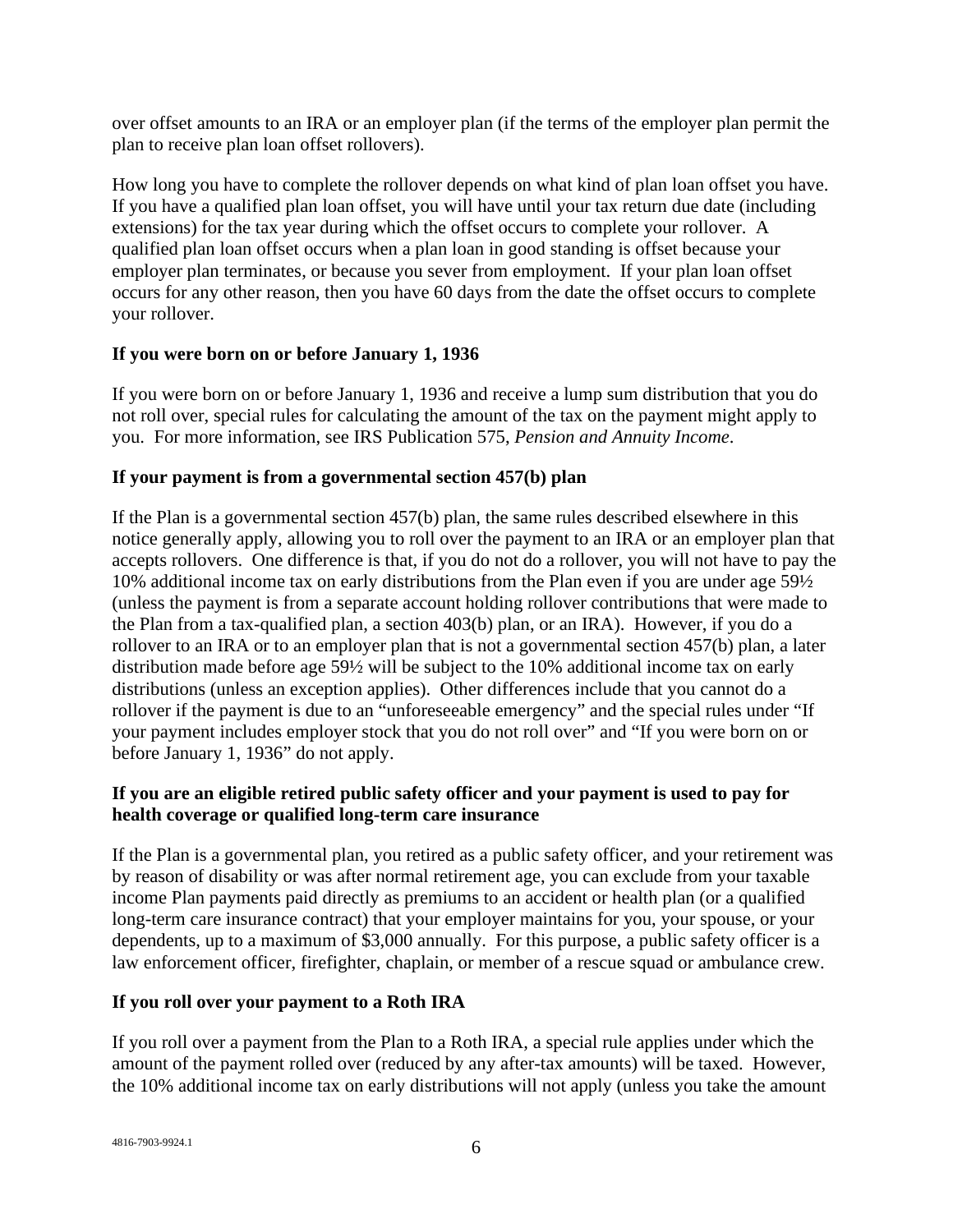rolled over out of the Roth IRA within 5 years, counting from January 1 of the year of the rollover).

If you roll over the payment to a Roth IRA, later payments from the Roth IRA that are qualified distributions will not be taxed (including earnings after the rollover). A qualified distribution from a Roth IRA is a payment made after you are age 59½ (or after your death or disability, or as a qualified first-time homebuyer distribution of up to \$10,000) and after you have had a Roth IRA for at least 5 years. In applying this 5-year rule, you count from January 1 of the year for which your first contribution was made to a Roth IRA. Payments from the Roth IRA that are not qualified distributions will be taxed to the extent of earnings after the rollover, including the 10% additional income tax on early distributions (unless an exception applies). You do not have to take required minimum distributions from a Roth IRA during your lifetime. For more information, see IRS Publication 590-A, *Contributions to Individual Retirement Arrangements (IRAs)*, and IRS Publication 590-B, *Distributions from Individual Retirement Arrangements (IRAs)*.

### **If you do a rollover to a designated Roth account in the Plan**

You cannot roll over a distribution to a designated Roth account in another employer's plan. However, you can roll the distribution over into a designated Roth account in the distributing Plan. If you roll over a payment from the Plan to a designated Roth account in the Plan, the amount of the payment rolled over (reduced by any after-tax amounts directly rolled over) will be taxed. However, the 10% additional tax on early distributions will not apply (unless you take the amount rolled over out of the designated Roth account within the 5-year period that begins on January 1 of the year of the rollover).

If you roll over the payment to a designated Roth account in the Plan, later payments from the designated Roth account that are qualified distributions will not be taxed (including earnings after the rollover). A qualified distribution from a designated Roth account is a payment made both after you are age 59½ (or after your death or disability) and after you have had a designated Roth account in the Plan for at least 5 years. In applying this 5-year rule, you count from January 1 of the year your first contribution was made to the designated Roth account. However, if you made a direct rollover to a designated Roth account in the Plan from a designated Roth account in a plan of another employer, the 5-year period begins on January 1 of the year you made the first contribution to the designated Roth account in the Plan or, if earlier, to the designated Roth account in the plan of the other employer. Payments from the designated Roth account that are not qualified distributions will be taxed to the extent of earnings after the rollover, including the 10% additional income tax on early distributions (unless an exception applies).

## **If you are not a Plan participant**

**Payments after death of the participant**. If you receive a distribution after the participant's death that you do not roll over, the distribution will generally be taxed in the same manner described elsewhere in this notice. However, the 10% additional income tax on early distributions and the special rules for public safety officers do not apply, and the special rule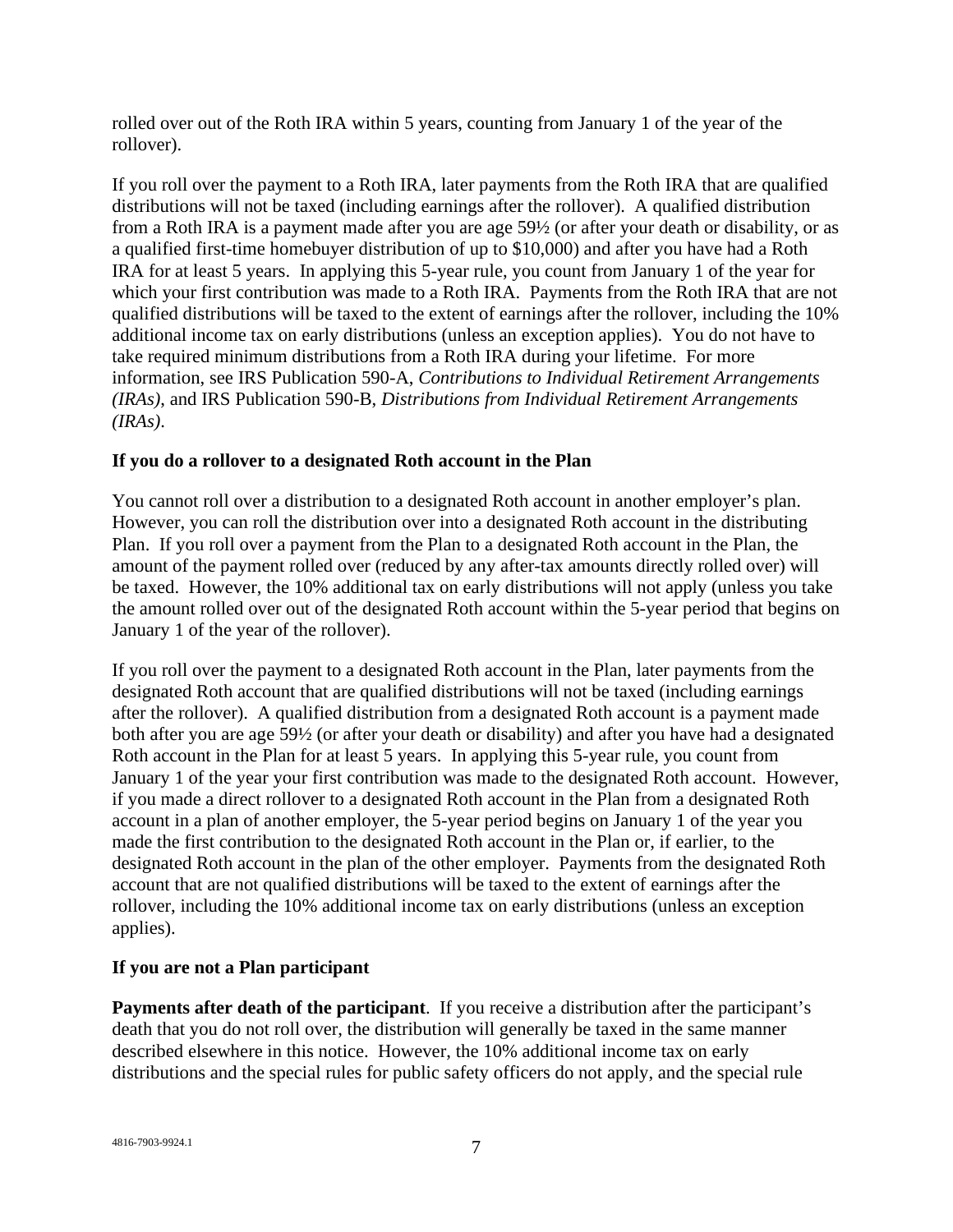described under the section "If you were born on or before January 1, 1936" applies only if the participant was born on or before January 1, 1936.

**If you are a surviving spouse**. If you receive a payment from the Plan as the surviving spouse of a deceased participant, you have the same rollover options that the participant would have had, as described elsewhere in this notice. In addition, if you choose to do a rollover to an IRA, you may treat the IRA as your own or as an inherited IRA.

An IRA you treat as your own is treated like any other IRA of yours, so that payments made to you before you are age 59% will be subject to the 10% additional income tax on early distributions (unless an exception applies) and required minimum distributions from your IRA do not have to start until after you are age 70½ (if you were born before July 1, 1949) or age 72 (if you were born after June 30, 1949).

If you treat the IRA as an inherited IRA, payments from the IRA will not be subject to the 10% additional income tax on early distributions. However, if the participant had started taking required minimum distributions, you will have to receive required minimum distributions from the inherited IRA. If the participant had not started taking required minimum distributions from the Plan, you will not have to start receiving required minimum distributions from the inherited IRA until the year the participant would have been age 70½ (if born before July 1, 1949) or age 72 (if born after June 30, 1949).

**If you are a surviving beneficiary other than a spouse**. If you receive a payment from the Plan because of the participant's death and you are a designated beneficiary other than a surviving spouse, the only rollover option you have is to do a direct rollover to an inherited IRA. Payments from the inherited IRA will not be subject to the 10% additional income tax on early distributions. You will have to receive required minimum distributions from the inherited IRA.

Payments under a qualified domestic relations order. If you are the spouse or former spouse of the participant who receives a payment from the Plan under a qualified domestic relations order (QDRO), you generally have the same options and the same tax treatment that the participant would have (for example, you may roll over the payment to your own IRA or an eligible employer plan that will accept it). However, payments under the QDRO will not be subject to the 10% additional income tax on early distributions.

### **If you are a nonresident alien**

If you are a nonresident alien and you do not do a direct rollover to a U.S. IRA or U.S. employer plan, instead of withholding 20%, the Plan is generally required to withhold 30% of the payment for federal income taxes. If the amount withheld exceeds the amount of tax you owe (as may happen if you do a 60-day rollover), you may request an income tax refund by filing Form 1040NR and attaching your Form 1042-S. See Form W-8BEN for claiming that you are entitled to a reduced rate of withholding under an income tax treaty. For more information, see also IRS Publication 519, *U.S. Tax Guide for Aliens*, and IRS Publication 515, *Withholding of Tax on Nonresident Aliens and Foreign Entities*.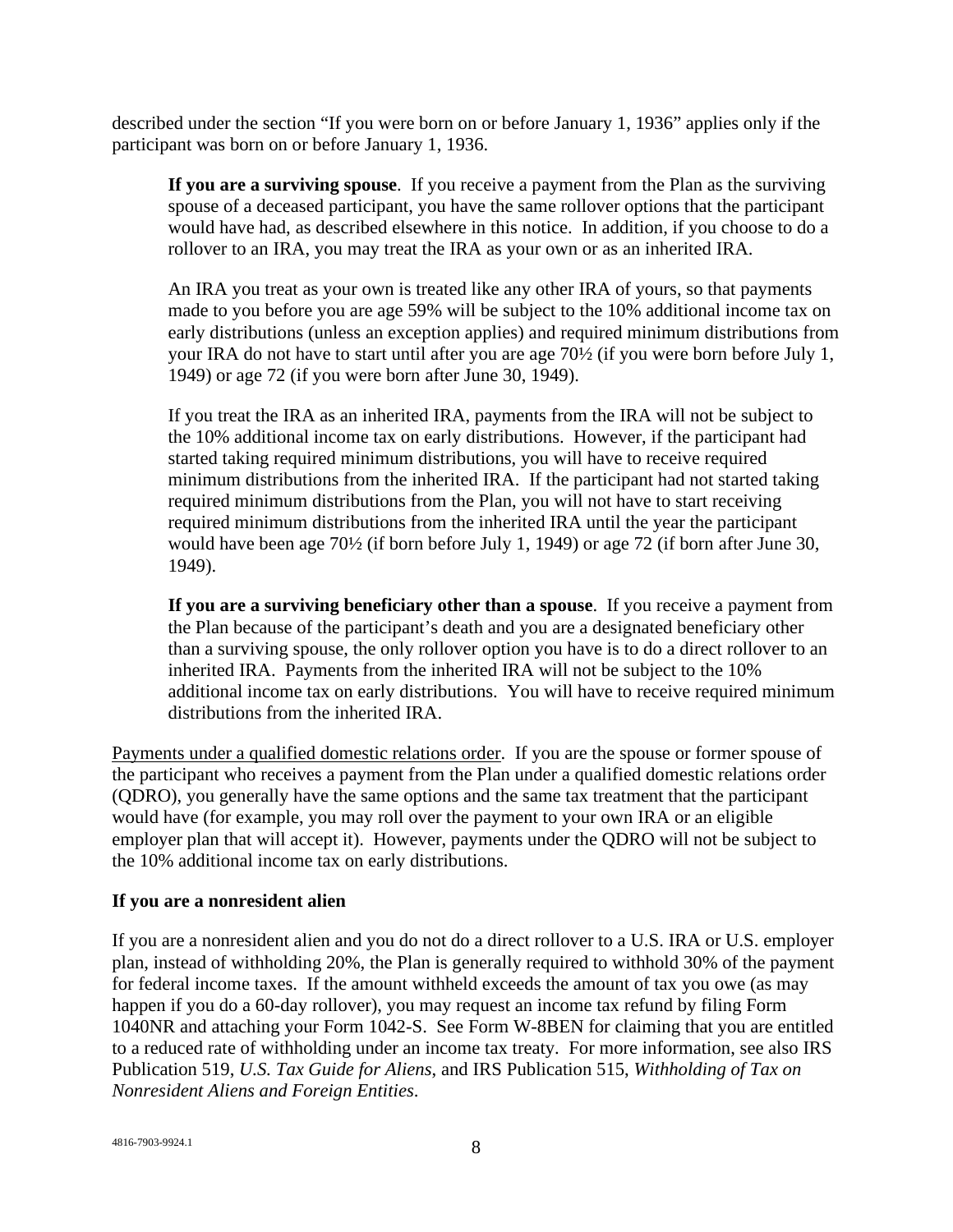#### **Other special rules**

If a payment is one in a series of payments for less than 10 years, your choice whether to make a direct rollover will apply to all later payments in the series (unless you make a different choice for later payments).

If your payments for the year are less than \$200 (not including payments from a designated Roth account in the Plan), the Plan is not required to allow you to do a direct rollover and is not required to withhold federal income taxes. However, you may do a 60-day rollover.

Unless you elect otherwise, a mandatory cashout of more than \$1,000 (not including payments from a designated Roth account in the Plan) will be directly rolled over to an IRA chosen by the Plan administrator or the payor. A mandatory cashout is a payment from a plan to a participant made before age 62 (or normal retirement age, if later) and without consent, where the participant's benefit does not exceed \$5,000 (not including any amounts held under the plan as a result of a prior rollover made to the plan).

You may have special rollover rights if you recently served in the U.S. Armed Forces. For more information on special rollover rights related to the U.S. Armed Forces, see IRS Publication 3, *Armed Forces' Tax Guide*. You also may have special rollover rights if you were affected by a federally declared disaster (or similar event), or if you received a distribution on account of a disaster. For more information on special rollover rights related to disaster relief, see the IRS website at www.irs.gov.

### **FOR MORE INFORMATION**

You may wish to consult with the Plan administrator or payor, or a professional tax advisor, before taking a payment from the Plan. Also, you can find more detailed information on the federal tax treatment of payments from employer plans in: IRS Publication 575, *Pension and Annuity Income*; IRS Publication 590-A, *Contributions to Individual Retirement Arrangements (IRAs)*; IRS Publication 590-B, *Distributions from Individual Retirement Arrangements (IRAs)*; and IRS Publication 571, *Tax-Sheltered Annuity Plans (403(b) Plans)*. These publications are available from a local IRS office, on the web at www.irs.gov, or by calling 1-800-TAX-FORM.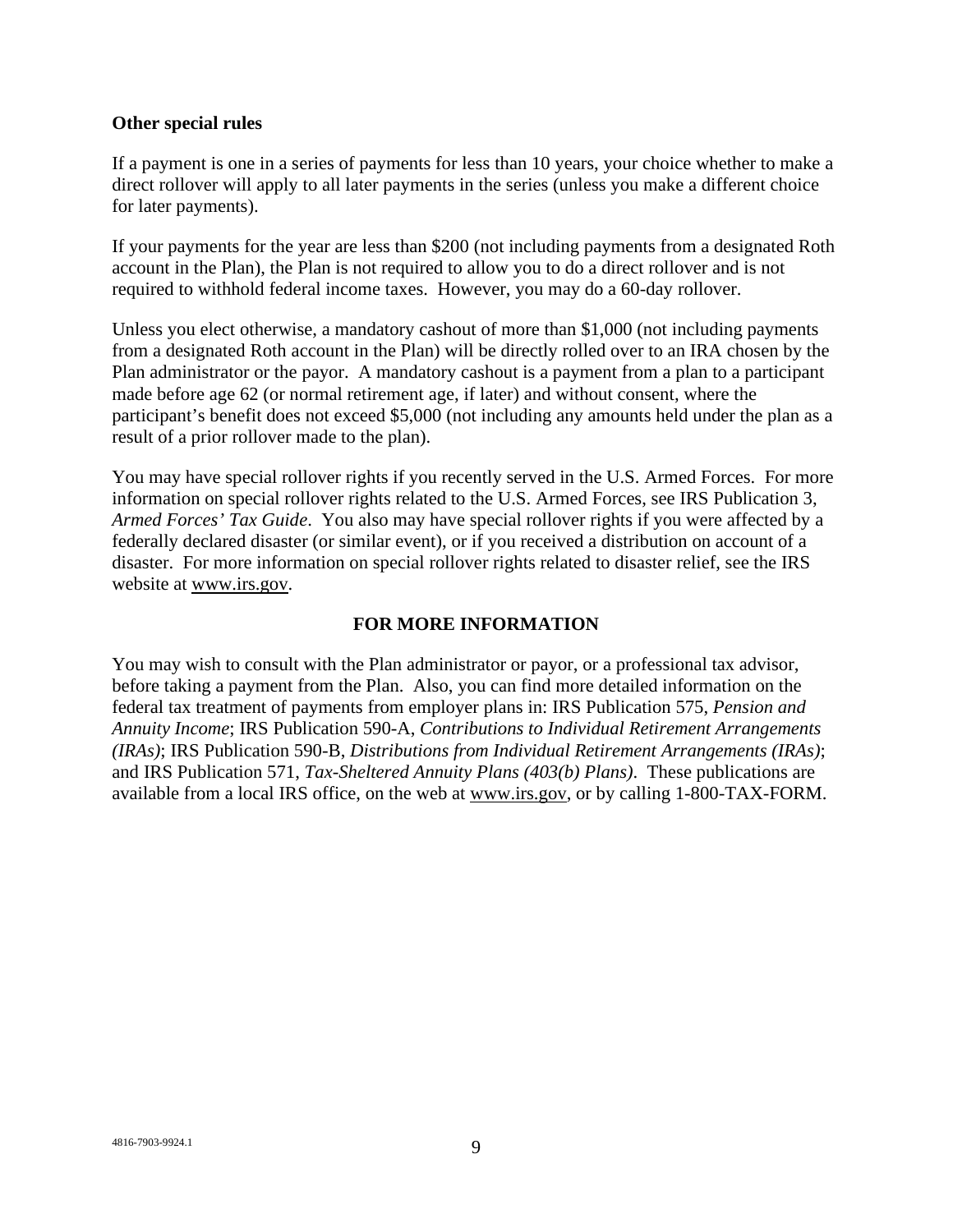Reform Pension Plan – Special Tax Notice

For Payments from a Designated Roth Account

## **YOUR ROLLOVER OPTIONS**

You are receiving this notice because all or a portion of a payment you are receiving from the Reform Pension Plan (the "Plan") is eligible to be rolled over to a Roth IRA or designated Roth account in an employer plan. This notice is intended to help you decide whether to do a rollover.

This notice describes the rollover rules that apply to payments from the Plan that are from a designated Roth account. If you also receive a payment from the Plan that is not from a designated Roth account, you will be provided a different notice for that payment, and the Plan administrator or the payor will tell you the amount that is being paid from each account.

Rules that apply to most payments from a designated Roth account are described in the "General Information About Rollovers" section. Special rules that only apply in certain circumstances are described in the "Special Rules and Options" section.

## **GENERAL INFORMATION ABOUT ROLLOVERS**

### **How can a rollover affect my taxes?**

After-tax contributions included in a payment from a designated Roth account are not taxed, but earnings might be taxed. The tax treatment of earnings included in the payment depends on whether the payment is a qualified distribution. If a payment is only part of your designated Roth account, the payment will include an allocable portion of the earnings in your designated Roth account.

If the payment from the Plan is not a qualified distribution and you do not do a rollover to a Roth IRA or a designated Roth account in an employer plan, you will be taxed on the earnings in the payment. If you are under age 59%, a 10% additional income tax on early distributions (generally, distributions made before age 59%) will also apply to the earnings (unless an exception applies). However, if you do a rollover, you will not have to pay taxes currently on the earnings and you will not have to pay taxes later on payments that are qualified distributions.

If the payment from the Plan is a qualified distribution, you will not be taxed on any part of the payment even if you do not do a rollover. If you do a rollover, you will not be taxed on the amount you roll over and any earnings on the amount you roll over will not be taxed if paid later in a qualified distribution.

A qualified distribution from a designated Roth account in the Plan is a payment made after you are age 59% (or after your death or disability) and after you have had a designated Roth account in the Plan for at least 5 years. In applying the 5- year rule, you count from January 1 of the year your first contribution was made to the designated Roth account. However, if you did a direct rollover to a designated Roth account in the Plan from a designated Roth account in another employer plan, your participation will count from January 1 of the year your first contribution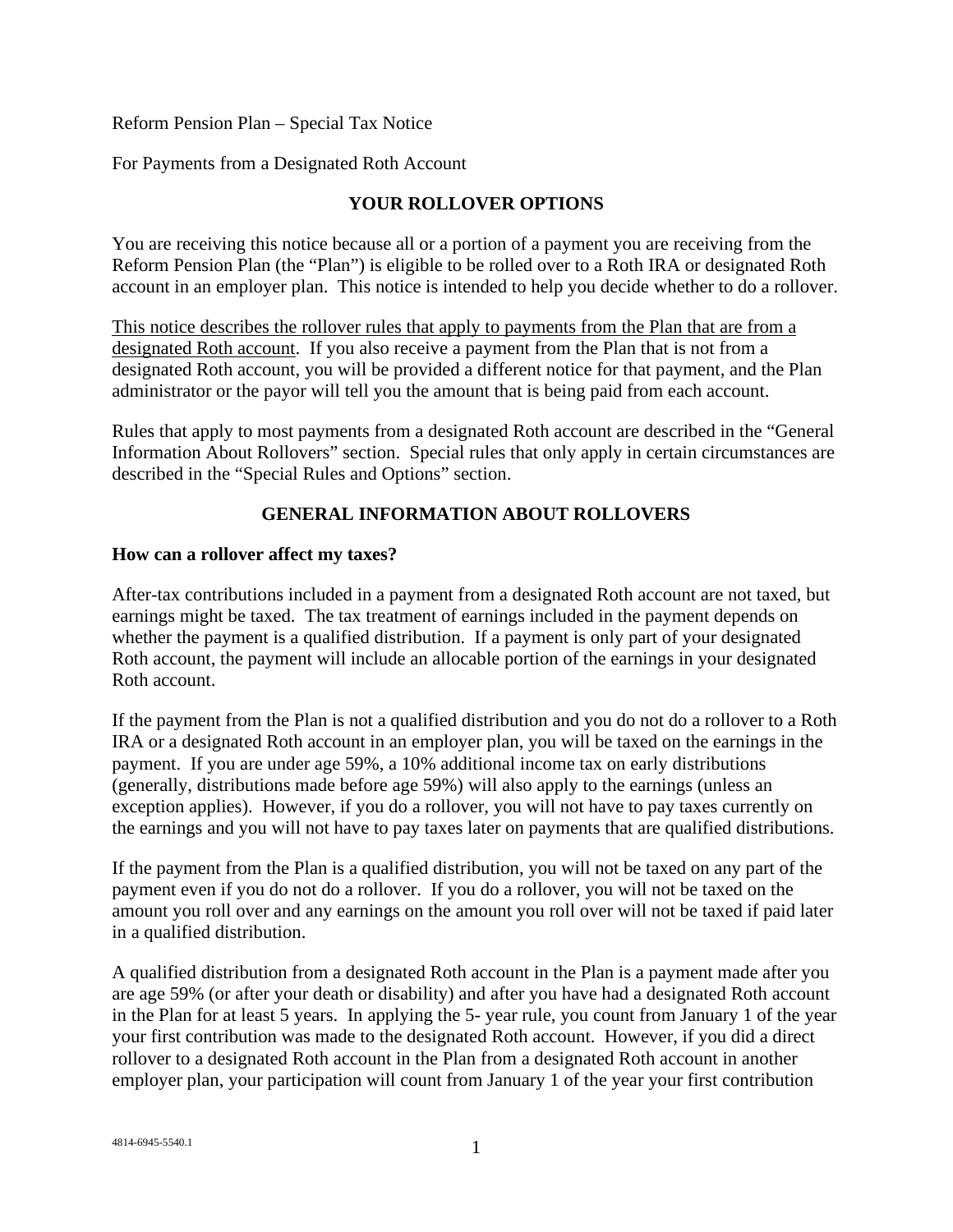was made to the designated Roth account in the Plan or, if earlier, to the designated Roth account in the other employer plan.

## **What types of retirement accounts and plans may accept my rollover?**

You may roll over the payment to either a Roth IRA (a Roth individual retirement account or Roth individual retirement annuity) or a designated Roth account in an employer plan (a taxqualified plan, section 403(b) plan, or governmental section 457 plan) that will accept the rollover. The rules of the Roth IRA or employer plan that holds the rollover will determine your investment options, fees, and rights to payment from the Roth IRA or employer plan (for example, no spousal consent rules apply to Roth IRAs and Roth IRAs may not provide loans). Further, the amount rolled over will become subject to the tax rules that apply to the Roth IRA or the designated Roth account in the employer plan. In general, these tax rules are similar to those described elsewhere in this notice, but differences include:

- If you do a rollover to a Roth IRA, all of your Roth IRAs will be considered for purposes of determining whether you have satisfied the 5-year rule (counting from January 1 of the year for which your first contribution was made to any of your Roth IRAs).
- If you do a rollover to a Roth IRA, you will not be required to take a distribution from the Roth IRA during your lifetime and you must keep track of the aggregate amount of the aftertax contributions in all of your Roth IRAs (in order to determine your taxable income for later Roth IRA payments that are not qualified distributions).
- Eligible rollover distributions from a Roth IRA can only be rolled over to another Roth IRA.

## **How do I do a rollover?**

There are two ways to do a rollover. You can either do a direct rollover or a 60- day rollover.

If you do a direct rollover, the Plan will make the payment directly to your Roth IRA or designated Roth account in an employer plan. You should contact the Roth IRA sponsor or the administrator of the employer plan for information on how to do a direct rollover.

If you do not do a direct rollover, you may still do a rollover by making a deposit (generally within 60 days) into a Roth IRA, whether the payment is a qualified or nonqualified distribution. In addition, you can do a rollover by making a deposit within 60 days into a designated Roth account in an employer plan if the payment is a nonqualified distribution and the rollover does not exceed the amount of the earnings in the payment. You cannot do a 60-day rollover to an employer plan of any part of a qualified distribution. If you receive a distribution that is a nonqualified distribution and you do not roll over an amount at least equal to the earnings allocable to the distribution, you will be taxed on the amount of those earnings not rolled over, including the 10% additional income tax on early distributions if you are under age 59% (unless an exception applies).

If you do a direct rollover of only a portion of the amount paid from the Plan and a portion is paid to you at the same time, the portion directly rolled over consists first of earnings.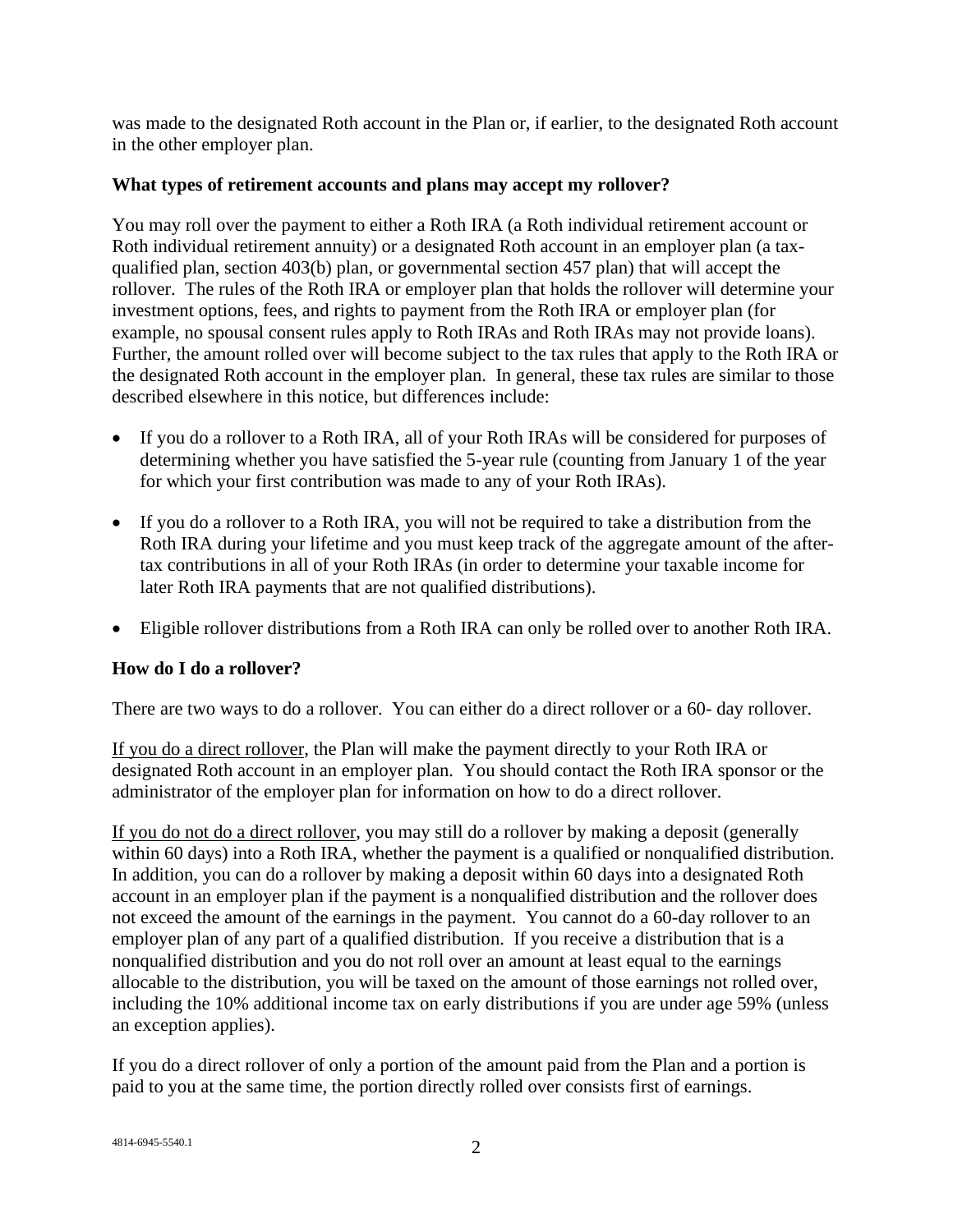If you do not do a direct rollover and the payment is not a qualified distribution, the Plan is required to withhold 20% of the earnings for federal income taxes (up to the amount of cash and property received other than employer stock). This means that, in order to roll over the entire payment in a 60-day rollover to a Roth IRA, you must use other funds to make up for the 20% withheld.

## **How much may I roll over?**

If you wish to do a rollover, you may roll over all or part of the amount eligible for rollover. Any payment from the Plan is eligible for rollover, except:

- Certain payments spread over a period of at least 10 years or over your life or life expectancy (or the lives or joint life expectancy of you and your beneficiary);
- Required minimum distributions after age 70½ (if you were born before July 1, 1949) or age 72 (if you were born after June 30, 1949) or after death;
- Hardship distributions;
- ESOP dividends;
- Corrective distributions of contributions that exceed tax law limitations;
- Loans treated as deemed distributions (for example, loans in default due to missed payments before your employment ends);
- Cost of life insurance paid by the Plan;
- Payments of certain automatic enrollment contributions requested to be withdrawn within 90 days of the first contribution; and
- Amounts treated as distributed because of a prohibited allocation of S corporation stock under an ESOP (also, there will generally be adverse tax consequences if S corporation stock is held by an IRA).

The Plan administrator or the payor can tell you what portion of a payment is eligible for rollover.

## **If I don't do a rollover, will I have to pay the 10% additional income tax on early distributions?**

If a payment is not a qualified distribution and you are under age 59%, you will have to pay the 10% additional income tax on early distributions with respect to the earnings allocated to the payment that you do not roll over (including amounts withheld for income tax), unless one of the exceptions listed below applies. This tax is in addition to the regular income tax on the earnings not rolled over.

The 10% additional income tax does not apply to the following payments from the Plan:

 $4814-6945-5540.1$  3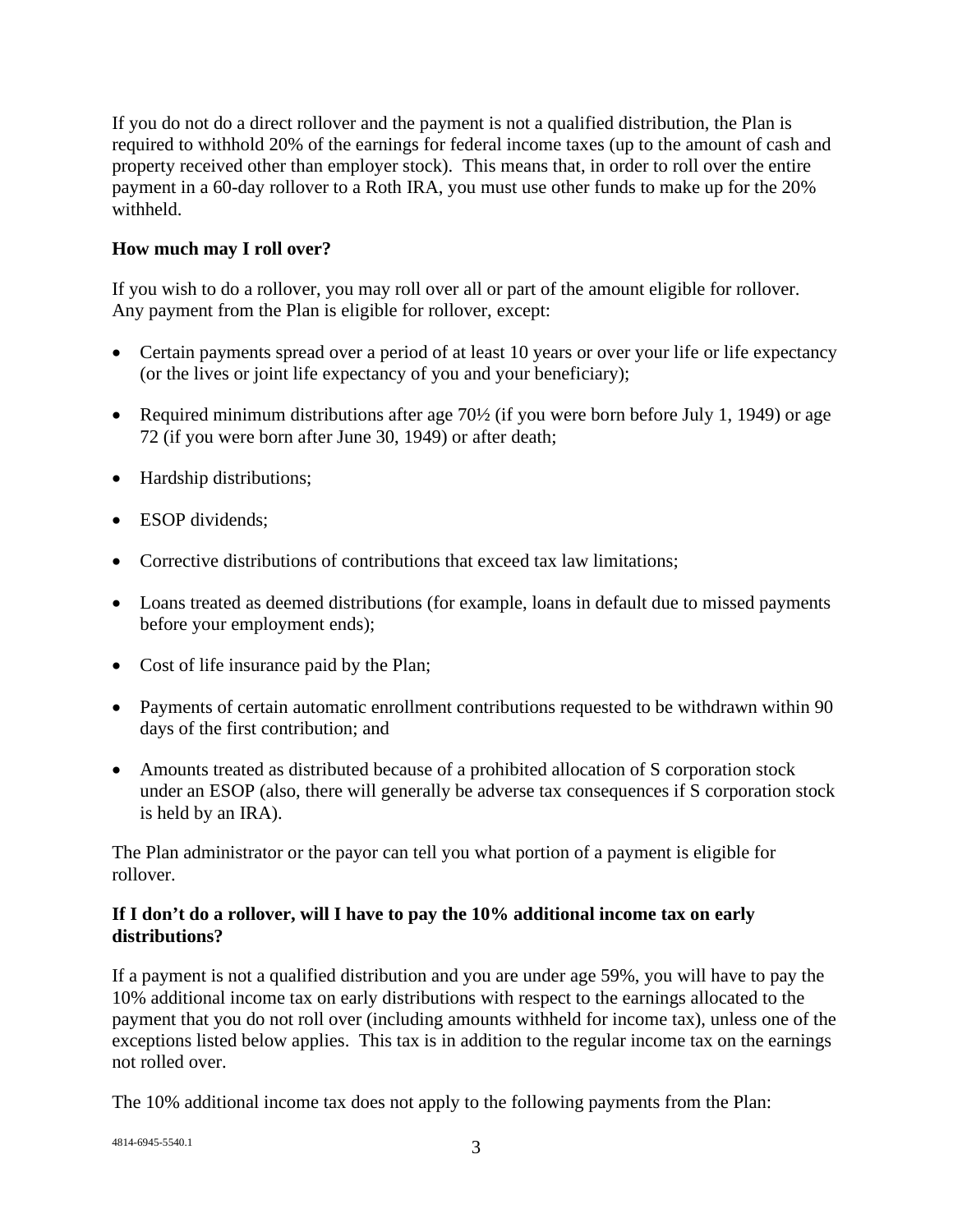- Payments made after you separate from service if you will be at least age 55 in the year of the separation;
- Payments that start after you separate from service if paid at least annually in equal or close to equal amounts over your life or life expectancy (or the lives or joint life expectancy of you and your beneficiary);
- Payments from a governmental plan made after you separate from service if you are a qualified public safety employee and you will be at least age 50 in the year of the separation;
- Payments of up to \$5,000 made to you from a defined contribution plan within one year after the birth or adoption of a child;
- Payments made due to disability;
- Payments after your death;
- Payments of ESOP dividends;
- Corrective distributions of contributions that exceed tax law limitations;
- Cost of life insurance paid by the Plan;
- Payments made directly to the government to satisfy a federal tax levy;
- Payments made under a qualified domestic relations order (QDRO);
- Payments up to the amount of your deductible medical expenses (without regard to whether you itemize deductions for the taxable year);
- Certain payments made while you are on active duty if you were a member of a reserve component called to duty after September 11, 2001 for more than 179 days;
- Payments of certain automatic enrollment contributions requested to be withdrawn within 90 days of the first contribution; and
- Payments for certain distributions relating to certain federally declared disasters.

## **If I do a rollover to a Roth IRA, will the 10% additional income tax apply to early distributions from the IRA?**

If you receive a payment from a Roth IRA when you are under age 59½, you will have to pay the 10% additional income tax on early distributions on the earnings paid from the Roth IRA, unless an exception applies or the payment is a qualified distribution. In general, the exceptions to the 10% additional income tax for early distributions from a Roth IRA listed above are the same as the exceptions for early distributions from a plan. However, there are a few differences for payments from a Roth IRA, including: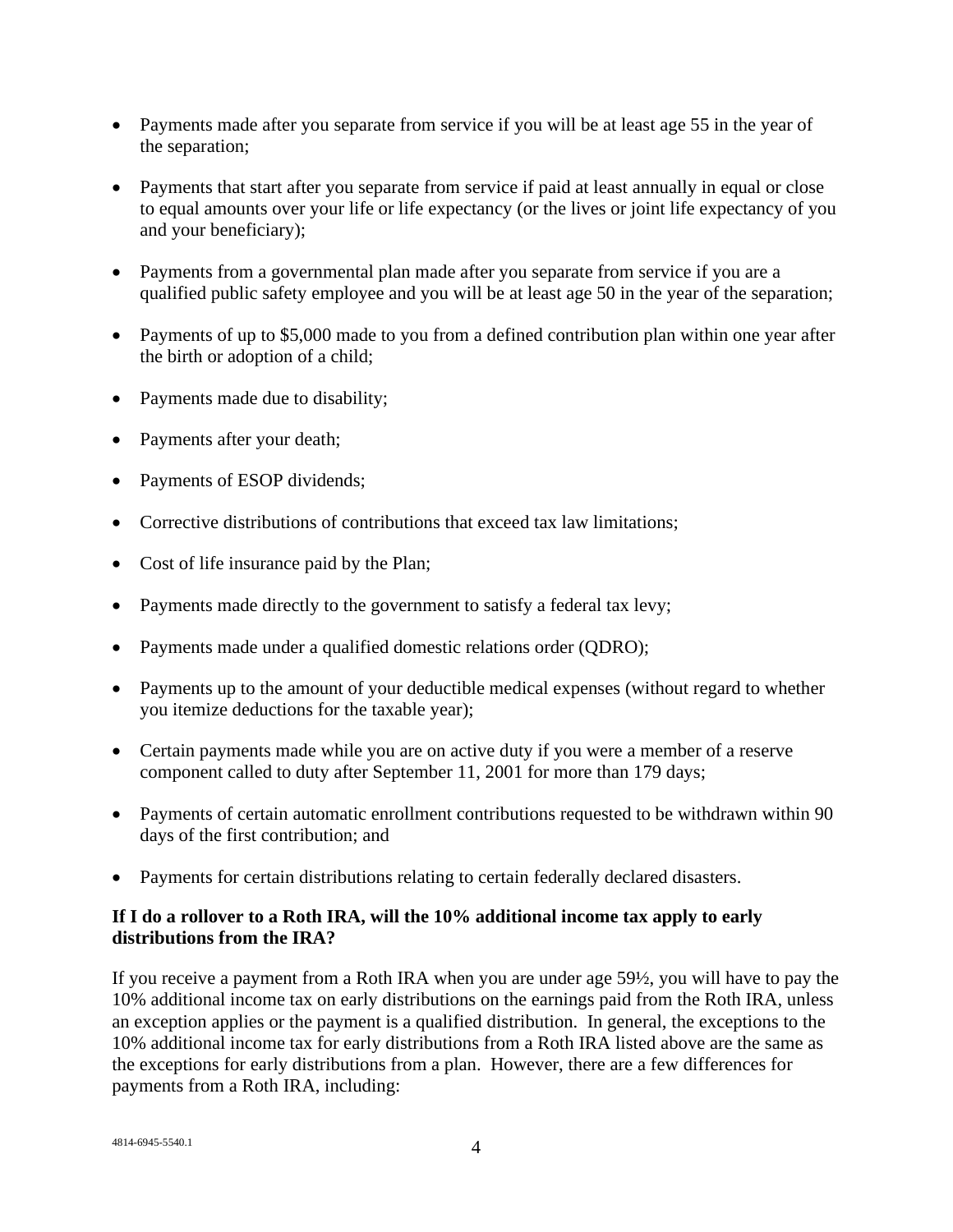- The exception for payments made after you separate from service if you will be at least age 55 in the year of the separation (or age 50 for qualified public safety employees) does not apply.
- The exception for qualified domestic relations orders (QDROs) does not apply (although a special rule applies under which, as part of a divorce or separation agreement, a tax-free transfer may be made directly to a Roth IRA of a spouse or former spouse).
- The exception for payments made at least annually in equal or close to equal amounts over a specified period applies without regard to whether you have had a separation from service.
- There are additional exceptions for  $(1)$  payments for qualified higher education expenses,  $(2)$ payments up to \$10,000 used in a qualified first time home purchase, and (3) payments for health insurance premiums after you have received unemployment compensation for 12 consecutive weeks (or would have been eligible to receive unemployment compensation but for self-employed status).

### **Will I owe State income taxes?**

This notice does not describe any State or local income tax rules (including withholding rules).

### **SPECIAL RULES AND OPTIONS**

### **If you miss the 60-day rollover deadline**

Generally, the 60-day rollover deadline cannot be extended. However, the IRS has the limited authority to waive the deadline under certain extraordinary circumstances, such as when external events prevented you from completing the rollover by the 60-day rollover deadline. Under certain circumstances, you may claim eligibility for a waiver of the 60-day rollover deadline by making a written self-certification. Otherwise, to apply for a waiver from the IRS, you must file a private letter ruling request with the IRS. Private letter ruling requests require the payment of a nonrefundable user fee. For more information, see IRS Publication 590-A, *Contributions to Individual Retirement Arrangements (IRAs)*.

### **If your payment includes employer stock that you do not roll over**

If you receive a payment that is not a qualified distribution and you do not roll it over, you can apply a special rule to payments of employer stock (or other employer securities) that are paid in a lump sum after separation from service (or after age 59½, disability, or the participant's death). Under the special rule, the net unrealized appreciation on the stock included in the earnings in the payment will not be taxed when distributed to you from the Plan and will be taxed at capital gain rates when you sell the stock. If you do a rollover to a Roth IRA for a nonqualified distribution that includes employer stock (for example, by selling the stock and rolling over the proceeds within 60 days of the distribution), you will not have any taxable income and the special rule relating to the distributed employer stock will not apply to any subsequent payments from the Roth IRA or employer plan. Net unrealized appreciation is generally the increase in the value of the employer stock after it was acquired by the Plan. The Plan administrator can tell you the amount of any net unrealized appreciation.

 $4814-6945-5540.1$  5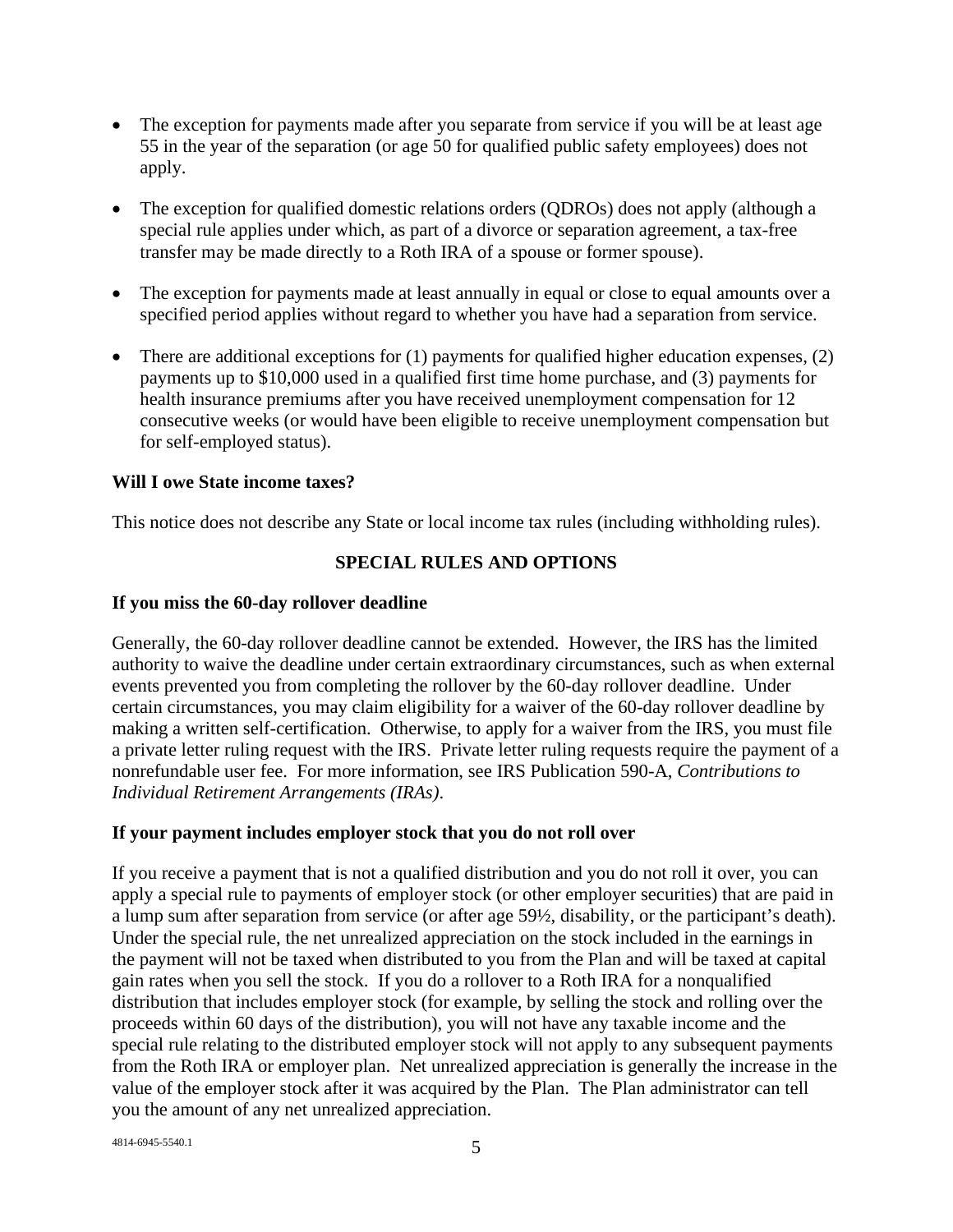If you receive a payment that is a qualified distribution that includes employer stock and you do not roll it over, your basis in the stock (used to determine gain or loss when you later sell the stock) will equal the fair market value of the stock at the time of the payment from the Plan.

### **If you have an outstanding loan that is being offset**

If you have an outstanding loan from the Plan, your Plan benefit may be offset by the outstanding amount of the loan, typically when your employment ends. The offset amount is treated as a distribution to you at the time of the offset. Generally, you may roll over all or any portion of the offset amount. If the distribution attributable to the offset is not a qualified distribution and you do not roll over the offset amount, you will be taxed on any earnings included in the distribution (including the 10% additional income tax on early distributions, unless an exception applies). You may roll over the earnings included in the loan offset to a Roth IRA or designated Roth account in an employer plan (if the terms of the employer plan permit the plan to receive plan loan offset rollovers). You may also roll over the full amount of the offset to a Roth IRA.

How long you have to complete the rollover depends on what kind of plan loan offset you have. If you have a qualified plan loan offset, you will have until your tax return due date (including extensions) for the tax year during which the offset occurs to complete your rollover. A qualified plan loan offset occurs when a plan loan in good standing is offset because your employer plan terminates, or because you sever from employment. If your plan loan offset occurs for any other reason, then you have 60 days from the date the offset occurs to complete your rollover.

## **If you receive a nonqualified distribution and you were born on or before January 1, 1936**

If you were born on or before January 1, 1936, and receive a lump sum distribution that is not a qualified distribution and that you do not roll over, special rules for calculating the amount of the tax on the earnings in the payment might apply to you. For more information, see IRS Publication 575, Pension and Annuity Income.

## **If your payment is from a governmental section 457(b) plan**

If the Plan is a governmental section 457(b) plan, the same rules described elsewhere in this notice generally apply, allowing you to roll over the payment to an IRA or an employer plan that accepts rollovers. One difference is that, if you receive a payment that is not a qualified distribution and you do not roll it over, you will not have to pay the 10% additional income tax on early distributions with respect to the earnings allocated to the payment that you do not roll over, even if you are under age 59½ (unless the payment is from a separate account holding rollover contributions that were made to the Plan from a tax-qualified plan, a section 403(b) plan, or an IRA). However, if you do a rollover to an IRA or to an employer plan that is not a governmental section 457(b) plan, a later distribution that is not a qualified distribution made before age 59½ will be subject to the 10% additional income tax on earnings allocated to the payment (unless an exception applies). Other differences include that you cannot do a rollover if the payment is due to an "unforeseeable emergency" and the special rules under "If your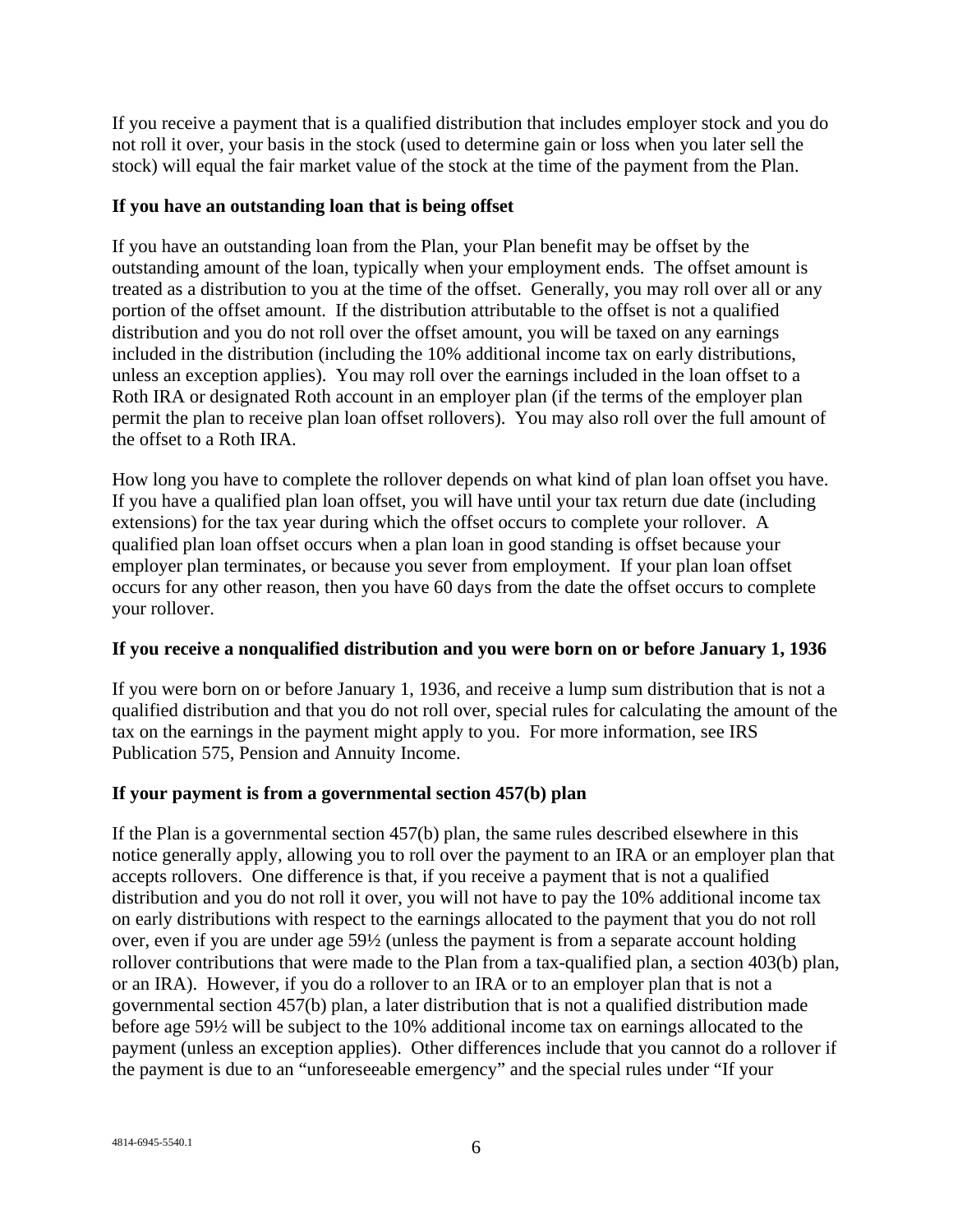payment includes employer stock that you do not roll over" and "If you were born on or before January 1, 1936" do not apply.

### **If you receive a nonqualified distribution, are an eligible retired public safety officer, and your payment is used to pay for health coverage or qualified long-term care insurance**

If the Plan is a governmental plan, you retired as a public safety officer, and your retirement was by reason of disability or was after normal retirement age, you can exclude from your taxable income nonqualified distributions paid directly as premiums to an accident or health plan (or a qualified long-term care insurance contract) that your employer maintains for you, your spouse, or your dependents, up to a maximum of \$3,000 annually. For this purpose, a public safety officer is a law enforcement officer, firefighter, chaplain, or member of a rescue squad or ambulance crew.

### **If you are not a Plan participant**

Payments after death of the participant. If you receive a distribution after the participant's death that you do not roll over, the distribution will generally be taxed in the same manner described elsewhere in this notice. However, whether the payment is a qualified distribution generally depends on when the participant first made a contribution to the designated Roth account in the Plan. Also, the 10% additional income tax on early distributions and the special rules for public safety officers do not apply, and the special rule described under the section "If you receive a nonqualified distribution and you were born on or before January 1, 1936" applies only if the participant was born on or before January 1, 1936.

**If you are a surviving spouse**. If you receive a payment from the Plan as the surviving spouse of a deceased participant, you have the same rollover options that the participant would have had, as described elsewhere in this notice. In addition, if you choose to do a rollover to a Roth IRA, you may treat the Roth IRA as your own or as an inherited Roth IRA.

A Roth IRA you treat as your own is treated like any other Roth IRA of yours, so that you will not have to receive any required minimum distributions during your lifetime and earnings paid to you in a nonqualified distribution before you are age 59½ will be subject to the 10% additional income tax on early distributions (unless an exception applies).

If you treat the Roth IRA as an inherited Roth IRA, payments from the Roth IRA will not be subject to the 10% additional income tax on early distributions. An inherited Roth IRA is subject to required minimum distributions. If the participant had started taking required minimum distributions from the Plan, you will have to receive required minimum distributions from the inherited Roth IRA. If the participant had not started taking required minimum distributions, you will not have to start receiving required minimum distributions from the inherited Roth IRA until the year the participant would have been age 70½ (if born before July 1, 1949) or age 72 (if born after June 30, 1949).

**If you are a surviving beneficiary other than a spouse**. If you receive a payment from the Plan because of the participant's death and you are a designated beneficiary other than a surviving spouse, the only rollover option you have is to do a direct rollover to an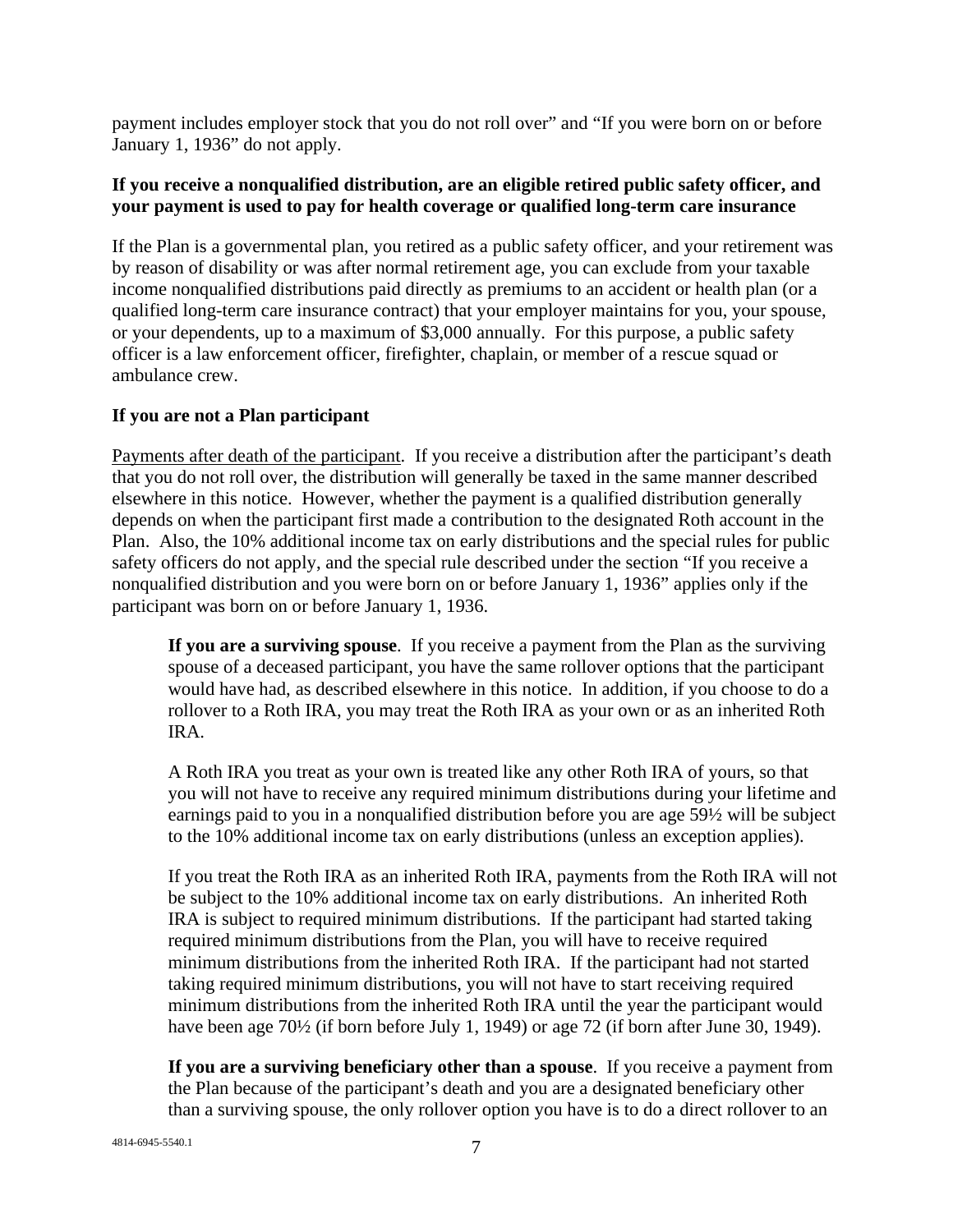inherited Roth IRA. Payments from the inherited Roth IRA, even if made in a nonqualified distribution, will not be subject to the 10% additional income tax on early distributions. You will have to receive required minimum distributions from the inherited Roth IRA.

Payments under a qualified domestic relations order. If you are the spouse or a former spouse of the participant who receives a payment from the Plan under a qualified domestic relations order (QDRO), you generally have the same options and the same tax treatment that the participant would have (for example, you may roll over the payment as described in this notice).

### **If you are a nonresident alien**

If you are a nonresident alien and you do not do a direct rollover to a U.S. IRA or U.S. employer plan, instead of withholding 20%, the Plan is generally required to withhold 30% of the payment for federal income taxes. If the amount withheld exceeds the amount of tax you owe (as may happen if you do a 60-day rollover), you may request an income tax refund by filing Form 1040NR and attaching your Form 1042-S. See Form W-8BEN for claiming that you are entitled to a reduced rate of withholding under an income tax treaty. For more information, see also IRS Publication 519, *U.S. Tax Guide for Aliens*, and IRS Publication 515, *Withholding of Tax on Nonresident Aliens and Foreign Entities*.

### **Other special rules**

If a payment is one in a series of payments for less than 10 years, your choice whether to make a direct rollover will apply to all later payments in the series (unless you make a different choice for later payments).

If your payments for the year (only including payments from the designated Roth account in the Plan) are less than \$200, the Plan is not required to allow you to do a direct rollover and is not required to withhold federal income taxes. However, you can do a 60-day rollover.

Unless you elect otherwise, a mandatory cashout from the designated Roth account in the Plan of more than \$1,000 will be directly rolled over to a Roth IRA chosen by the Plan administrator or the payor. A mandatory cashout is a payment from a plan to a participant made before age 62 (or normal retirement age, if later) and without consent, where the participant's benefit does not exceed \$5,000 (not including any amounts held under the plan as a result of a prior rollover made to the plan).

You may have special rollover rights if you recently served in the U.S. Armed Forces. For more information on special rollover rights related to the U.S. Armed Forces, see IRS Publication 3, Armed Forces' Tax Guide. You also may have special rollover rights if you were affected by a federally declared disaster (or similar event), or if you received a distribution on account of a disaster. For more information on special rollover rights related to disaster relief, see the IRS website at www.irs.gov.